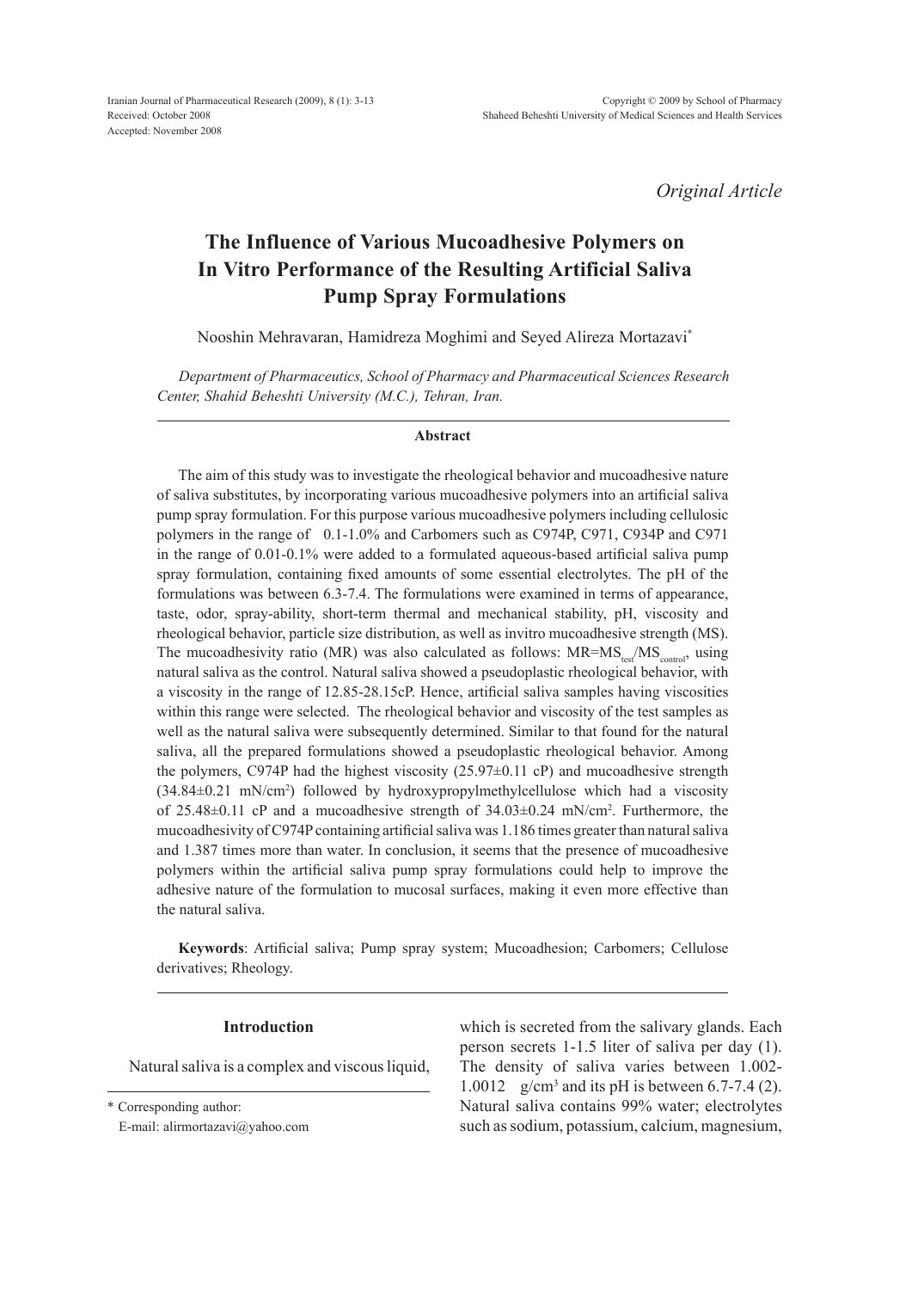iodide, fluoride, phosphate; proteins like mucin and enzymes (1, 3).

Lack or deficiency of saliva could result in xerostomia (dry mouth). The symptoms of this disease include dryness of the tongue, halitosis, dental plaque, difficulty in breathing, speech and swallowing, as well as mouth ulcers and fissures (4, 5). The causes of xerostomia include the use of some drugs such as anticholinergics, antidepressants, antihistamines and antihypertensives; certain diseases such as Sjögren's syndrome and radiotherapy of head and neck regions. Therefore, treatment could be carried out once the main cause of xerostomia has been revealed. In fact palliative therapy, such as the use of artificial saliva could be one of the best ways for relieving the symptoms (5). Artificial saliva could be formulated in the form of aqueous solution, pump spray, aerosol spray, gel, chewing gum, paste, mouth wash and tablet, which can abate the symptoms.

It has been shown that the use of saliva substitutes in patients suffering from dry mouth can diminish the unpleasant symptoms. Furthermore, the results showed that saliva substitute has a remarkable effect on dry mouth compared to drinking water (6).

In another study by Davies et al, the use of artificial saliva pump spray was found to greatly improve the efficacy of the product in comparison to other artificial saliva dosage forms and was also able to produce an excellent degree of patient compliance (7).

Artificial saliva pump spray formulations, beside water as the main vehicle, usually contain a viscosity modifying agent, flavorant, electrolytes, preservative, pH adjusting agent and a colorant (8-10). Water soluble polymers and gums such as cellulose derivatives, carbomers and chitosan have been used as viscosity modifying agents. They also possess mucoadhesive characteristics, which could help to prolong the resistance time of the saliva substitute within the oral cavity, thus improving patient compliance (11). The process of mucoadhesion occurs when a mucoadhesive polymer adheres to a mucosal surface (12). Mucoadhesive polymers are natural or artificial macromolecules that are capable of adhering to the mucosal surfaces of the body, including the ocular, nasal, gastric and buccal mucosa  $(13, 14)$ .

Some of the more popular mucoadhesive polymers include cellulose derivatives such as sodium carboxymethyl cellulose (NaCMC), hydroxypropylmethyl cellulose (HPMC) and hydroxyethyl cellulose (HEC); carbomers such as Carbomer 974p (C974P), Carbomer 934p (C934P), Carbomer 971 (C971) and Carbomer 940 (C940).

The rheological behavior of saliva substitutes and their mucoadhesive nature have not been studied in-dept; hence the aim of this study was to investigate these important properties by incorporating various mucoadhesive polymers into an artificial saliva pump spray formulation.

#### **Experimental**

# **Materials**

NaCMC (high viscosity grade) was purchased from ICN, Germany; HEC (high viscosity grade) was purchased from IRV, Germany; HPMC (high viscosity grade) from Acros organics, USA; Carbomers including C974P, C934P, C971 and C940 were obtained from BF Goodrich, England. Hydrochloric acid, potassium chloride, calcium chloride, sodium chloride, sorbitol, dibasic potassium phosphate, magnesium chloride and monobasic potassium phosphate were all purchased from Merck, Germany. Triethanolamine was from Riedeldehaen, Germany and Parabens were purchased from San.fu.chemical, Taiwan.

## **Methods**

*Selection of the pump spray base constituents* 

Based on previous studies, water was selected as the vehicle to prepare the pump spray formulation (10). In addition, various electrolytes including sodium chloride, potassium chloride, magnesium chloride and monobasic potassium phosphate were dissolved in water (15). Next, different polymers including NaCMC, HPMC, HEC, C974P, C971, C934P and C940 were dissolved in water in amounts mentioned in the literature (12-14, 16). These polymer-containing solutions were individually added and dissolved in the base prepared, as the viscosity adjusting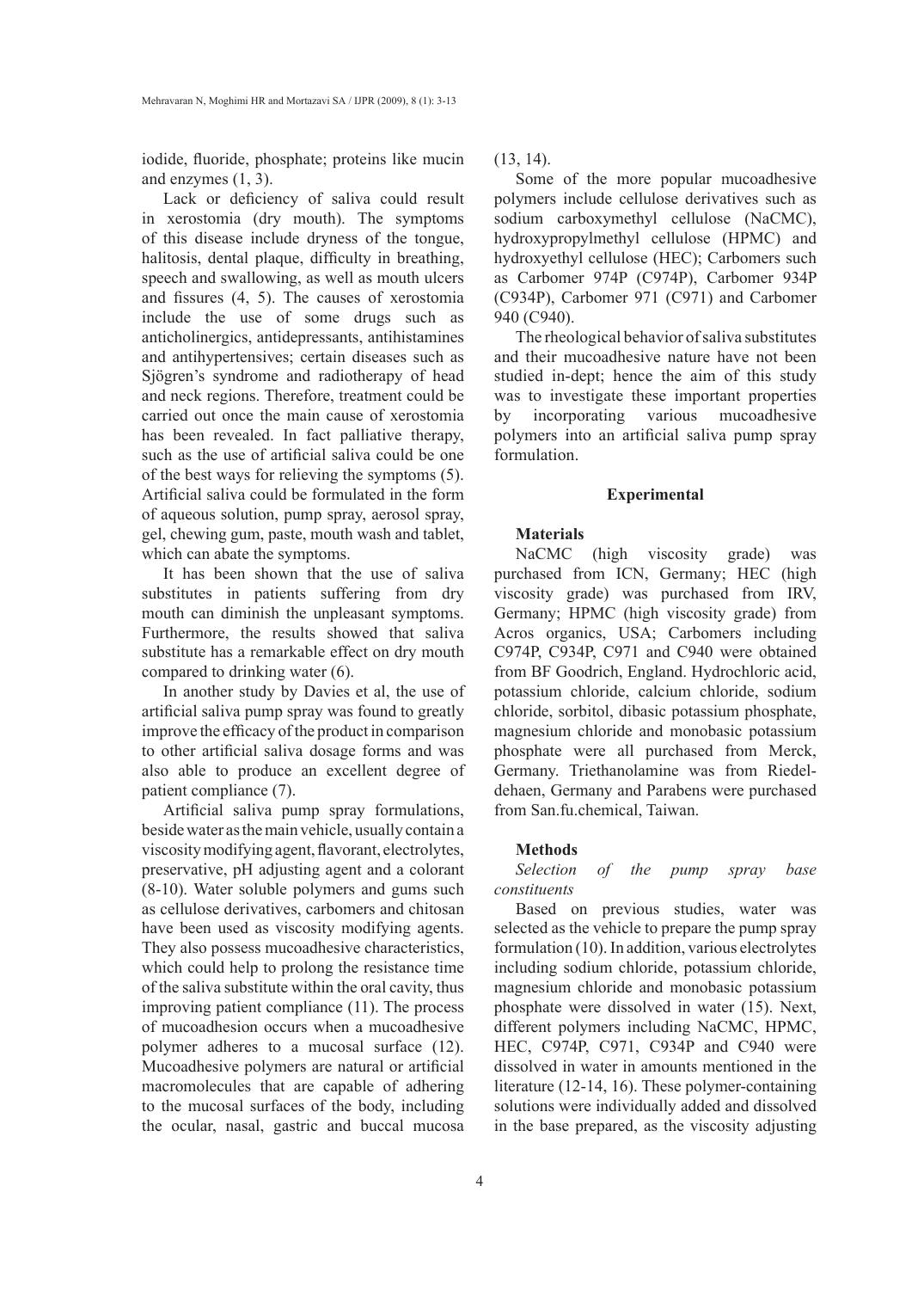agent and possibly to improve the mucoadhesive ability of the resulting formulation. Following the preparation of test samples, they were filled in oral type polyethylene pump spray containers (obtained from Pfeiffer Company, Germany). The volume of each puff exited the spray was around 0.13 ml.

# *Evaluation of the rheological behavior and viscosity*

Initially, the rheological behavior and viscosity of the natural saliva was studied. For this purpose, 10 healthy and non-smoking volunteers aged between 24-60 years took part in this study. Each volunteer was asked to provide  $3\times10$  ml of their fresh saliva. Saliva samples were then defrothed by being left standing at room temperature around 30 min.

Next, one milliliter of each of the defrothed saliva samples were placed inside a cone and plate Brookfield DV II viscometer and examined using a CP-42 cone with an angle of  $1.565^{\circ}$  at 25°C. Different shear rates (SR) and shear stresses (SS) were imposed upon the test samples and the resulting rheogram was constructed. Using the rheograms obtained, the rheological behavior and viscosities of test samples were determined. The same procedure was carried out using the individual polymer-containing artificial saliva samples prepared. Each sample was examined in triplicates.

#### *Particle size determination*

In order to determine the mean particle size distribution of the polymer-containing artificial saliva samples, one puff from each sample was individually sprayed on a clean microscope slide from a distance of 15 cm. The slide was then immediately placed under a Karl Zeiss (7082) light microscope fitted with an E34 Graticule and the diameter of 100 particles determined using a magnification of ×1000 at 25°C.

Each sample was examined 3 times.

# *Spray-ability*

In this study the ease of out-flow of the prepared polymer-containing artificial saliva formulations was determined visually upon pressing the pump spray actuator.

# *Mucoadhesivity*

For the purpose of this test an in-house apparatus, used in previous studies (17, 18), was employed a schematic diagram of the test apparatus has been shown in Figure 1.

Fifty µl of each test sample was placed between an upper and a lower platform, each coated with rat buccal mucosa, as the model mucosal membrane.

The test sample was left in contact with the mucosal surface for a period of 2 min, at a temperature of 37°C. The lower platform was then gradually descended at a rate of 2 mm/min until complete separation of the two platforms. The maximum force required to separate the two platforms (i.e. mucoadhesive strength or MS) was taken as the mucoadhesive strength of the test sample. This was calculated as mN/cm2 . Each sample was examined 3 times, and the mean mucoadhesive strength was determined. In addition, a parameter termed "mucoadshesivity ratio (MR)", calculated using the formula  $MR_{\text{sample/saliva}}=MS_{\text{sample}}/MS_{\text{saliva}}.$ MS<sub>sample</sub> and MS<sub>saliva</sub> are the mucoadhesive strengths of the test sample and natural saliva, respectively. Also, the mucoadhesivity ratio of test sample to water was determined, using the formula  $MR_{\text{water/water}}=MS_{\text{sample}}/MS_{\text{water}}$ . In here MS<sub>water</sub> is the mucoadhesive strength of water (control).

# **Results and Discussion**

As stated before, the aim of this study was to investigate the rheological behavior and mucoadhesive nature of saliva substitutes, following the incorporation of various mucoadhesive polymers into an artificial saliva pump spray formulation. The results obtained would be presented and discussed in the following sections.

# *Rheological characterization of natural saliva and artificial saliva samples*

As could be seen in the rheogram obtained (Figure 2), natural saliva seems to have a non-Newtonian rheological behavior, since it does not follow a linear pattern. Statistical evaluation, using the SPSS version 15.0 statistical software, also confirmed this finding (linearity test,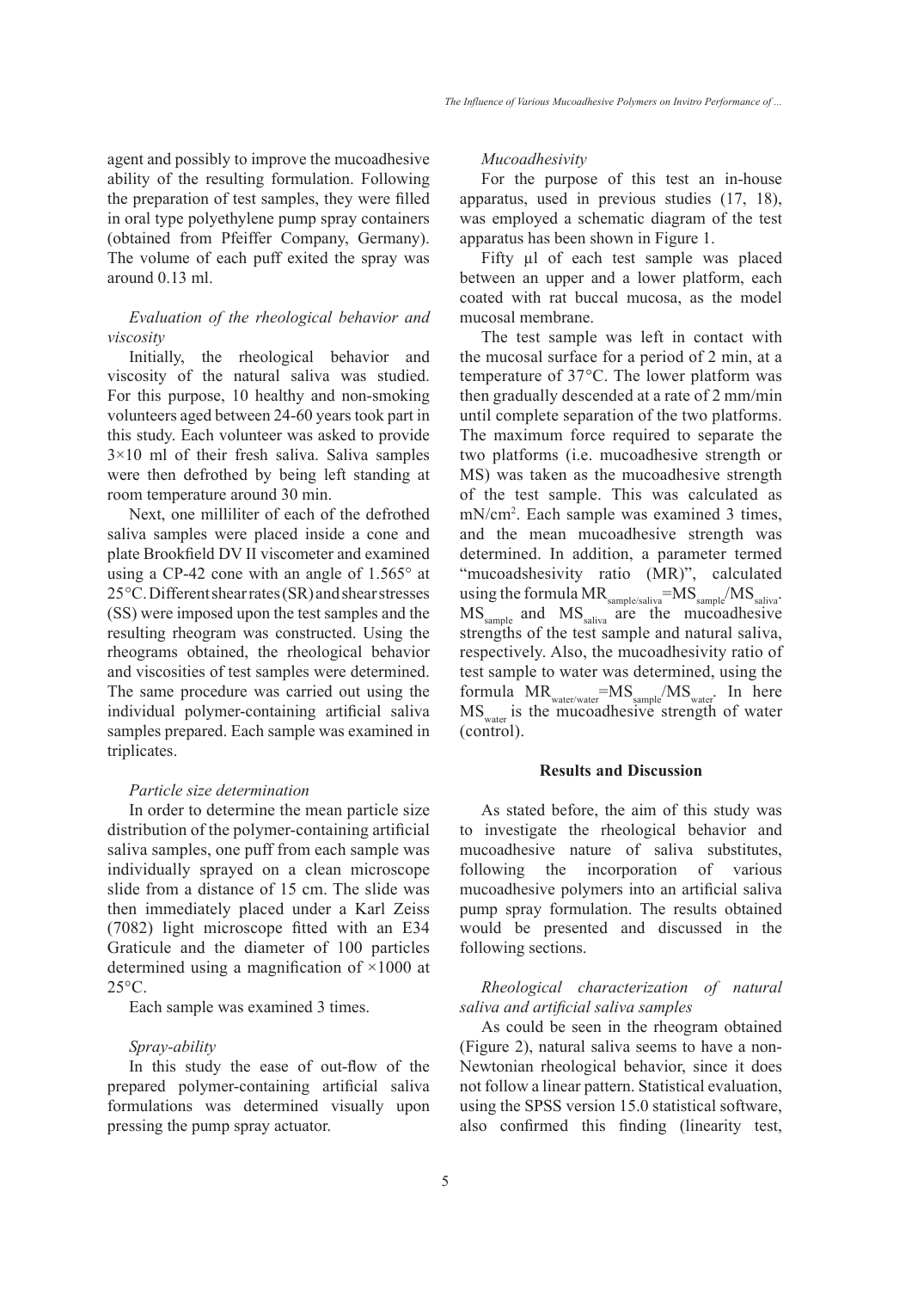

**Figure 1.** Schematic drawing of the apparatus used for assessing the invitro mucoadhesive strength of polymer containing artificial saliva samples.

p<0.05). Further studies showed the existence of a pseudoplastic rheological behavior in the natural saliva samples. This is because of a shear thinning phenomenon occurring within the saliva glycoprotein network, resulting in a reduction in viscosity following an increased SR or SS.

In order to determine the viscosity of the natural saliva samples, the power law equation was used. This has been shown in equation 1 (19).

$$
SS^{n} = SR \times \eta \qquad Eq. (1)
$$

In equation 1, n (n value) represents the pseudoplasticity index and η is the viscosity coefficient. In order to turn this equation into a linear equation, a logarithmic transformation



Long Shear Rate (1/S) Long Shear Rate (1/S) 2 1.5 1 0.5 0 0 0.1 0.2 0.3 0.4 0.5 0.6 0.7 0.8 0.9 1 1.1 Long Shear Stress (mPa)

Figure 2. Non-linear rheogram of natural saliva (n=3, data points represent mean±SD).

Figure 3. Linear logarithmic rheogram of natural saliva (n=3, data points represent mean±SD).

3 2.5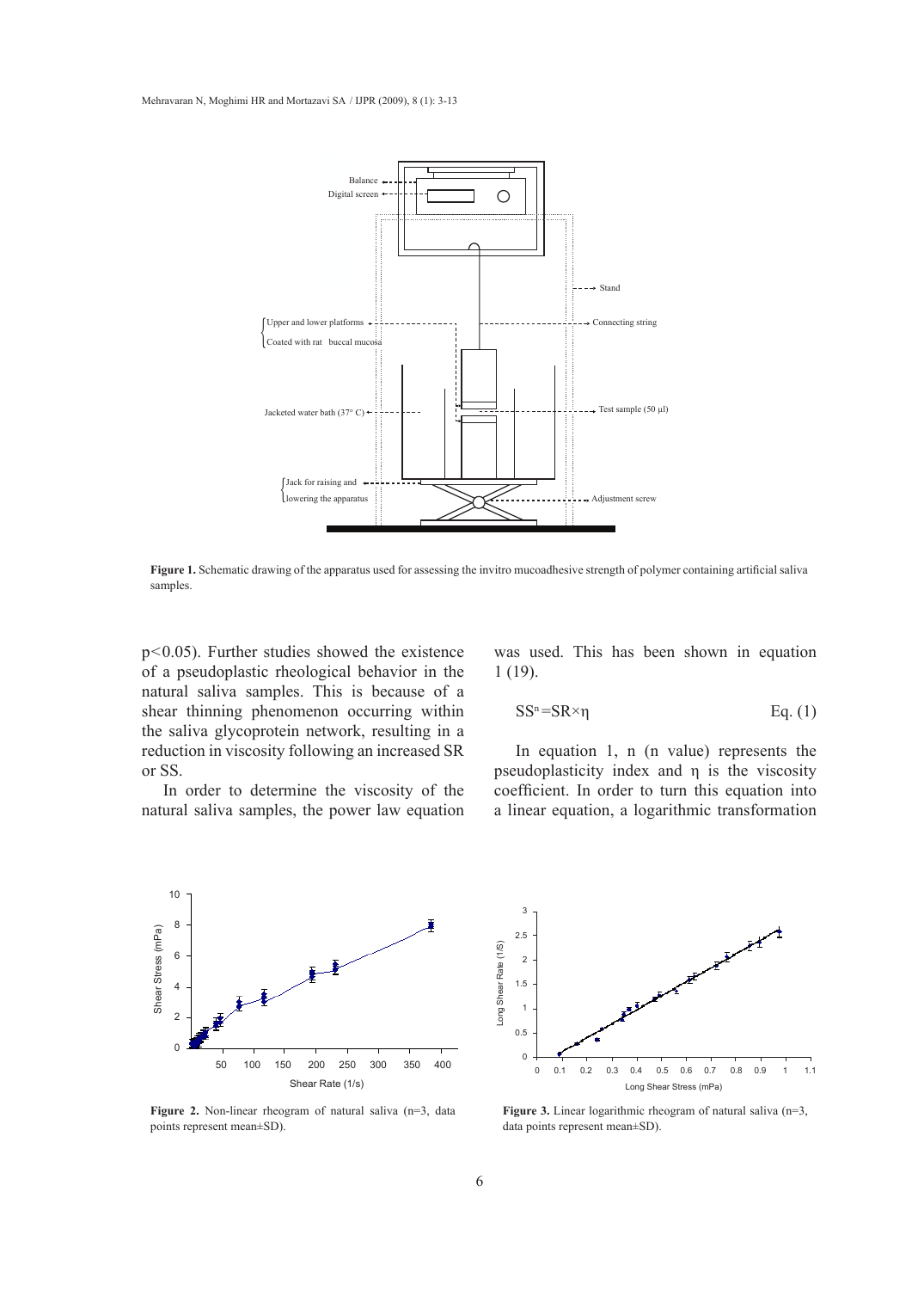value, the viscosity was determined, and found

In the next stage, the rheological behavior and viscosity of the polymer-containing artificial saliva formulations prepared were determined. Typical rheograms obtained for cellulosecontaining samples and carbomer-containing samples have been shown in Figures 4 and 5. None of the samples showed a linear rheogram, similar to that found for the natural saliva. This would again justify the existence of a non-Newtonian rheological behavior within these samples. Further studies confirmed the presence of a pseudoplastic rheological behavior, as explained for the natural saliva. Using a similar procedure to that of the natural saliva, the pseudoplasticity

to be equal to 20.16 cP.

| Subject number | Gender | Viscosity (cP)   | <b>Pseudoplasticity index</b> |
|----------------|--------|------------------|-------------------------------|
|                | Male   | $28.15 \pm 0.23$ | $1.69 \pm 0.22$               |
| $\overline{2}$ | Male   | $25.29 \pm 0.23$ | $1.89 \pm 0.14$               |
| 3              | Male   | $12.85 \pm 0.27$ | $2.19\pm0.10$                 |
| $\overline{4}$ | Male   | $15.29 \pm 0.26$ | $2.09 \pm 0.21$               |
| 5              | Male   | $22.35 \pm 0.08$ | $1.86 \pm 0.23$               |
| 6              | Male   | $18.32 \pm 0.12$ | $1.98 \pm 0.18$               |
| $\overline{7}$ | Female | $17.35 \pm 0.25$ | $1.88 \pm 0.11$               |
| 8              | Female | $22.12 \pm 0.14$ | $2.14\pm0.19$                 |
| 9              | Female | $20.56 \pm 0.12$ | $1.56 \pm 0.21$               |
| 10             | Female | $19.35 \pm 0.46$ | $1.65 \pm 0.20$               |

Table 1. Viscosities and the pseudoplasticity indices (n values) of natural saliva specimens of 10 human volunteers (n=3, data shown as mean±SD).

was adopted, as shown in equation 2 (19).

$$
Log SR = n log SS - log \eta
$$
 Eq. (2)

Based on equation 2, the logSS (y-axis) vs. log SR (x-axis) graph was constructed. The resulting rheogram has been shown in Figure 3. The slope of this linearized graph would represent the pseudoplasticity index, found to be equal to 1.88. Since this value is greater than 1, it justifies the presence of a pseudoplastic behavior in the natural saliva samples. Table 1 shows the pseudoplasticity indices and viscosities of natural saliva samples of the human volunteers. Next, in order to determine the viscosity of natural saliva, the intercept was measured, which was found to be 1.30. By taking the anti-logarithm of this

12 10 Shear Stress (mPa) Shear Stress (mPa) 8 6 4 2 0 50 100 150 200 250 300 350 400 Shear Rate (1/S)

**Figure 4.** A typical rheogram obtained for the cellulosecontaining artificial saliva samples (n=3; data points represent mean±SD).



**Figure 5.** A t**y**pical log-log rheogram belonging to the cellulosecontaining artificial saliva samples (n=3; data points represent mean±SD).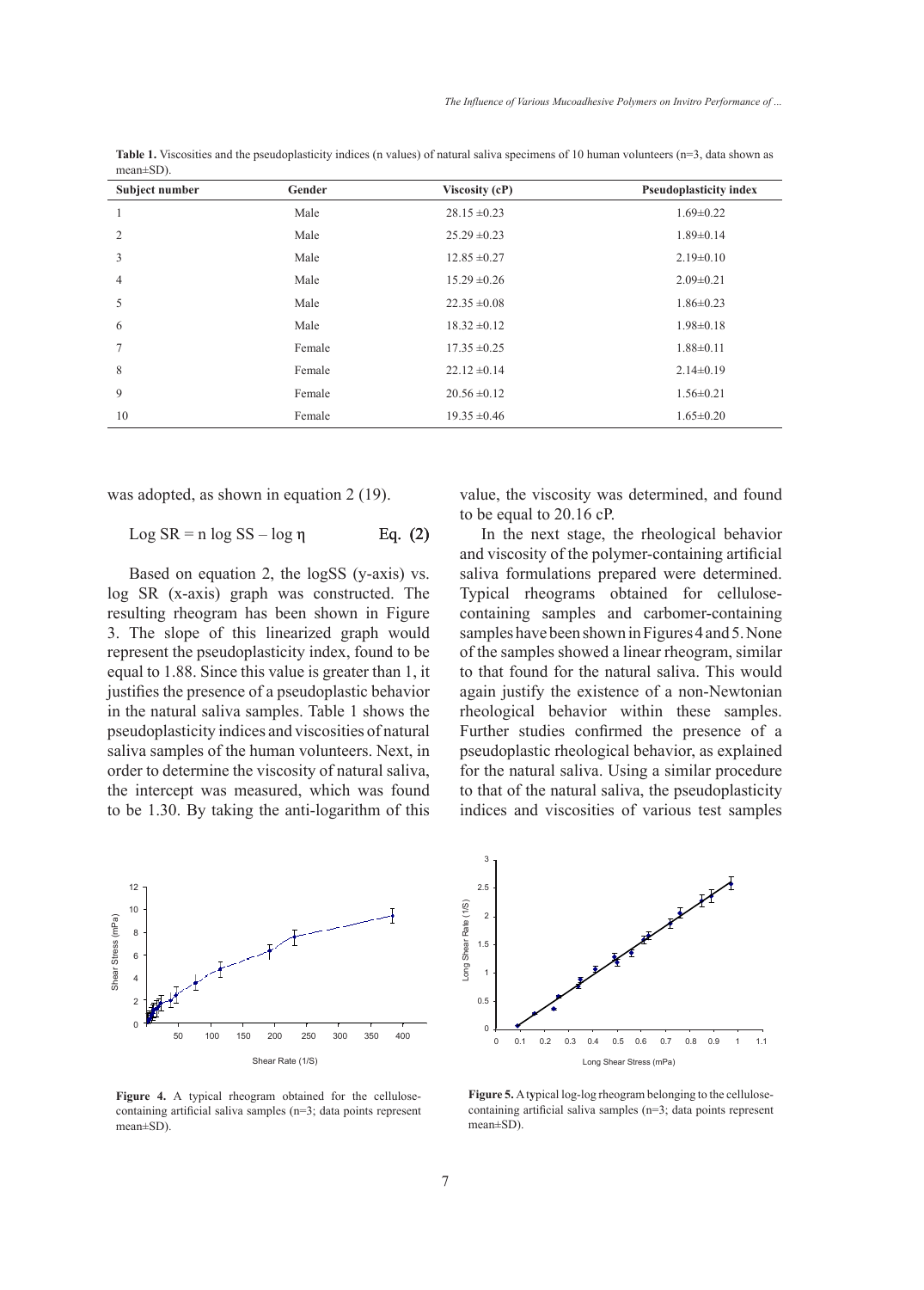| Sample code     | Polymer type                | Polymer content (%) | n value          | Viscosity (cP)   |
|-----------------|-----------------------------|---------------------|------------------|------------------|
| F1              | $\ensuremath{\mathrm{CMC}}$ | 0.1                 | $1.215 \pm 0.23$ | $20.14 \pm 0.01$ |
| $\rm F2$        | $\ensuremath{\mathrm{CMC}}$ | $0.2\,$             | $1.261 \pm 0.21$ | $28.67 \pm 0.12$ |
| F3              | $\ensuremath{\mathrm{CMC}}$ | $0.3\,$             | $1.357 \pm 0.21$ | $36.95 \pm 0.18$ |
| F4              | $\ensuremath{\mathrm{CMC}}$ | 0.4                 | $1.281 \pm 0.11$ | $45.27 \pm 0.11$ |
| F5              | CMC                         | 0.5                 | $1.231 \pm 0.19$ | 52.38±0.08       |
| F <sub>6</sub>  | $\ensuremath{\mathrm{CMC}}$ | $0.6\,$             | $1.184 \pm 0.27$ | $60.74 \pm 0.12$ |
| ${\rm F}7$      | $\ensuremath{\mathrm{CMC}}$ | $0.7\,$             | $1.285 \pm 0.17$ | 72.98±0.17       |
| F8              | $\ensuremath{\mathrm{CMC}}$ | $0.8\,$             | $1.352 \pm 0.25$ | 89.14±0.16       |
| F9              | $\ensuremath{\mathrm{CMC}}$ | 0.9                 | $1.421 \pm 0.10$ | $92.34 \pm 0.12$ |
| ${\rm F10}$     | $\ensuremath{\mathrm{CMC}}$ | $1.0\,$             | $1.479 \pm 0.24$ | 118.28±0.22      |
| F11             | <b>HPMC</b>                 | 0.1                 | $1.128 \pm 0.27$ | 11.35±0.84       |
| ${\rm F}12$     | <b>HPMC</b>                 | 0.2                 | $1.113 \pm 0.22$ | $18.21 \pm 0.09$ |
| F13             | <b>HPMC</b>                 | 0.3                 | $1.185 \pm 0.15$ | $21.55 \pm 0.04$ |
| F14             | <b>HPMC</b>                 | 0.4                 | $1.247 \pm 0.24$ | $25.48 \pm 0.11$ |
| F15             | <b>HPMC</b>                 | $0.5\,$             | $1.269 \pm 0.17$ | 32.66±0.92       |
| F16             | <b>HPMC</b>                 | 0.6                 | $1.215 \pm 0.18$ | 39.45±0.08       |
| F17             | <b>HPMC</b>                 | 0.7                 | $1.232 \pm 0.11$ | $46.26 \pm 0.10$ |
| ${\rm F}18$     | <b>HPMC</b>                 | $0.8\,$             | $1.268 \pm 0.12$ | $51.12 \pm 0.19$ |
| F19             | <b>HPMC</b>                 | 0.9                 | $1.381 \pm 0.19$ | 59.37±0.88       |
| F20             | <b>HPMC</b>                 | $1.0\,$             | $1.398 \pm 0.27$ | $65.05 \pm 0.05$ |
| F21             | $\rm{HEC}$                  | 0.1                 | $1.215 \pm 0.25$ | $6.65 \pm 0.25$  |
| F22             | ${\rm HEC}$                 | 0.2                 | $1.291 \pm 0.24$ | $11.25 \pm 0.12$ |
| F23             | $\rm{HEC}$                  | 0.3                 | $1.245 \pm 0.23$ | $16.35 \pm 0.78$ |
| F24             | ${\rm HEC}$                 | 0.4                 | $1.222 \pm 0.22$ | $21.85 \pm 0.28$ |
| F <sub>25</sub> | ${\rm HEC}$                 | 0.5                 | $1.277 \pm 0.11$ | $28.31 \pm 0.25$ |
| F <sub>26</sub> | ${\rm HEC}$                 | $0.6\,$             | $1.311 \pm 0.18$ | $33.18 \pm 0.18$ |
| F27             | HEC                         | $0.7\,$             | $1.329 \pm 0.19$ | $41.17 \pm 0.09$ |
| ${\rm F28}$     | $\rm{HEC}$                  | $0.8\,$             | $1.350 \pm 0.18$ | 49.65±0.03       |
| F29             | $\rm{HEC}$                  | 0.9                 | $1.387 \pm 0.26$ | 53.27±0.09       |
| ${\rm F}30$     | $\rm{HEC}$                  | $1.0\,$             | $1.397 \pm 0.23$ | $60.47 \pm 0.12$ |

Table 2. Viscosity and pseudoplasticity indices (n values) of various cellulosic polymer-containing artificial saliva samples (n=3, mean±SD).

were calculated. The logarithmic rheograms of typical polymer-containing samples are shown in Figures 6 and 7.

As can be seen in tables 2, 3 and 4, all the n values are above 1, confirming the presence of a pseudoplastic behavior. Among the cellulosic polymers, when used in equal amounts (0.1-1%), HPMC gave the highest viscosities followed by HEC and CMC. This difference was also statistically significance  $(p<0.05$ , ANOVA and Tukey post hoc test). Regarding the carbomers investigated, all had statistically significant ( $p$ <0.05, ANOVA) higher viscosity values than the cellulosic polymers, when used in equal amounts. This shows the superiority of carbomers over the cellulosic polymers in term of viscosity enhancement. Among the carbomers investigated, C974P had the highest viscosity followed by C971 and C934P. Carbomer C940 had the least viscosity. Again,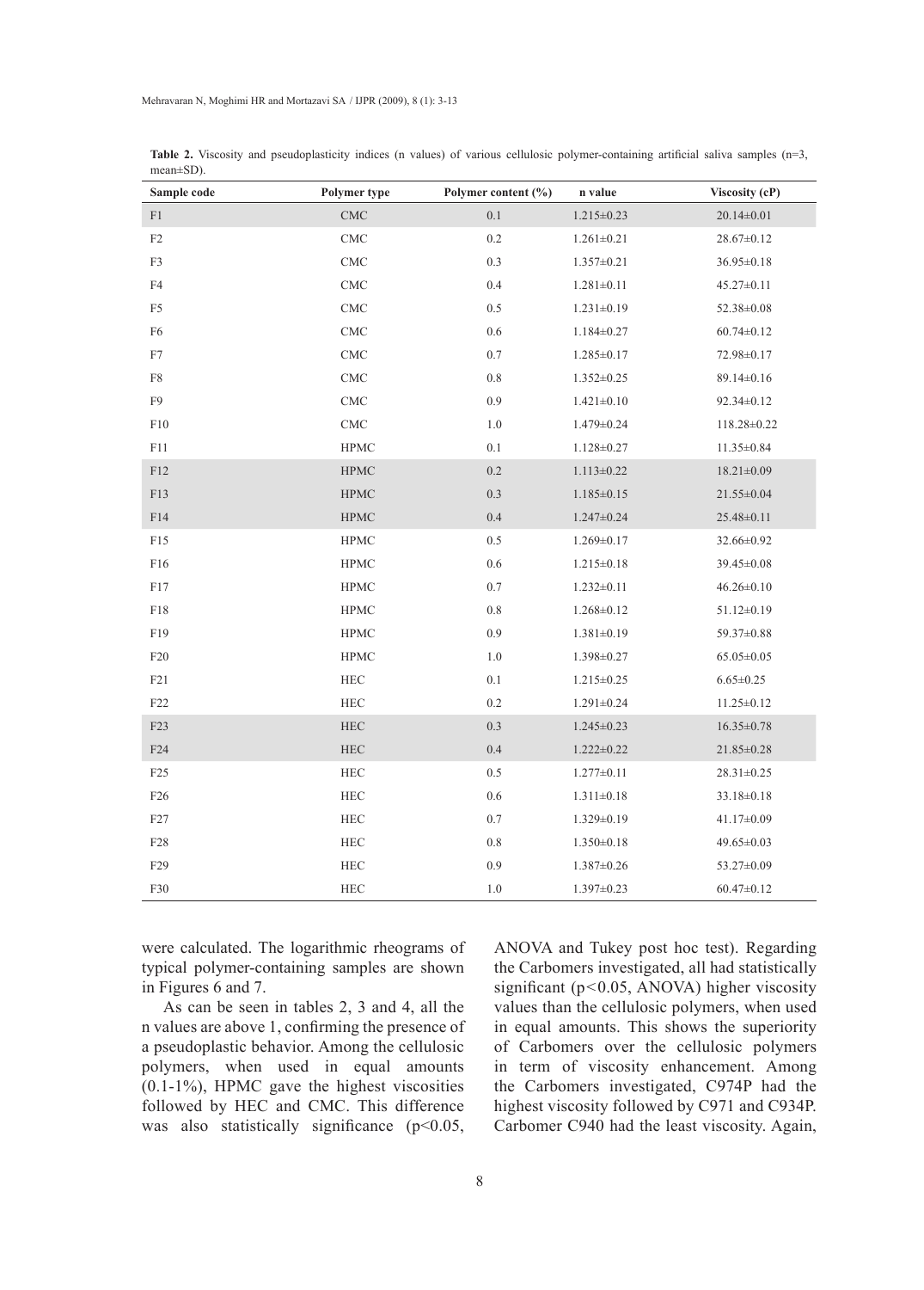*The Influence of Various Mucoadhesive Polymers on Invitro Performance of ...*

| Sample code | Polymer type | Polymer content (%) | n value          | Viscosity (cP)   |
|-------------|--------------|---------------------|------------------|------------------|
| F51         | C971         | 0.01                | $1.125 \pm 0.11$ | $1.03 \pm 0.92$  |
| F52         | C971         | 0.02                | $1.138 \pm 0.19$ | $2.14 \pm 0.01$  |
| F53         | C971         | 0.03                | $1.187 \pm 0.16$ | $4.35 \pm 0.12$  |
| F54         | C971         | 0.04                | $1.201 \pm 0.15$ | $6.98 \pm 0.12$  |
| F55         | C971         | 0.05                | $1.217 \pm 0.13$ | $8.68 \pm 0.10$  |
| F56         | C971         | 0.06                | $1.225 \pm 0.17$ | 11.56±0.04       |
| F57         | C971         | 0.07                | $1.269 \pm 0.18$ | 19.15 ± 0.07     |
| F58         | C971         | 0.08                | $1.288 \pm 0.21$ | 23.46±0.18       |
| F59         | C971         | 0.09                | $1.346 \pm 0.22$ | 28.58±0.09       |
| F60         | C971         | 0.10                | $1.396 \pm 0.12$ | 32.87±0.10       |
| F61         | C940         | 0.01                | $1.116 \pm 0.17$ | $1.54 \pm 0.01$  |
| F62         | C940         | 0.02                | $1.129 \pm 0.18$ | $2.09 \pm 0.15$  |
| F63         | C940         | 0.03                | $1.164 \pm 0.14$ | $2.14\pm0.19$    |
| F64         | C940         | 0.04                | $1.194 \pm 0.10$ | $3.35 \pm 0.55$  |
| F65         | C940         | 0.05                | $1.225 \pm 0.13$ | $4.94 \pm 0.05$  |
| F66         | C940         | 0.06                | $1.236 \pm 0.10$ | $6.15 \pm 0.09$  |
| F67         | C940         | 0.07                | $1.255 \pm 0.12$ | $8.45 \pm 0.12$  |
| F68         | C940         | $0.08\,$            | $1.268 \pm 0.28$ | 11.97±0.95       |
| F69         | C940         | 0.085               | $1.289 \pm 0.20$ | $17.65 \pm 0.08$ |
| F70         | C940         | 0.09                | $1.311 \pm 0.14$ | $21.54 \pm 0.12$ |

**Table 3.** Viscosity and pseudoplasticity indices (n values) of various carbomer-containing artificial saliva samples (n=3, mean±SD).

the differences observed in viscosity values were statistically significant  $(p<0.05, ANOVA)$ . Since the viscosity of natural saliva was found to be within a range of 12.85-28.15 cP, in here artificial saliva samples having viscosities within this range were chosen. These selected samples have been highlighted in tables 2, 3 and 4.

Figure 8 shows a log-log plot of the changes in viscosity of the selected artificial saliva samples, as well as the natural saliva, against increasing values of SR. Natural saliva shows



**Figure 6.** A typical rheogram of carbomer-containing artificial saliva samples (n=3; data points represent mean±SD).



Figure 7. A typical log-log rheogram of Carbomer-containing artificial saliva samples (n=3; data points represent mean±SD).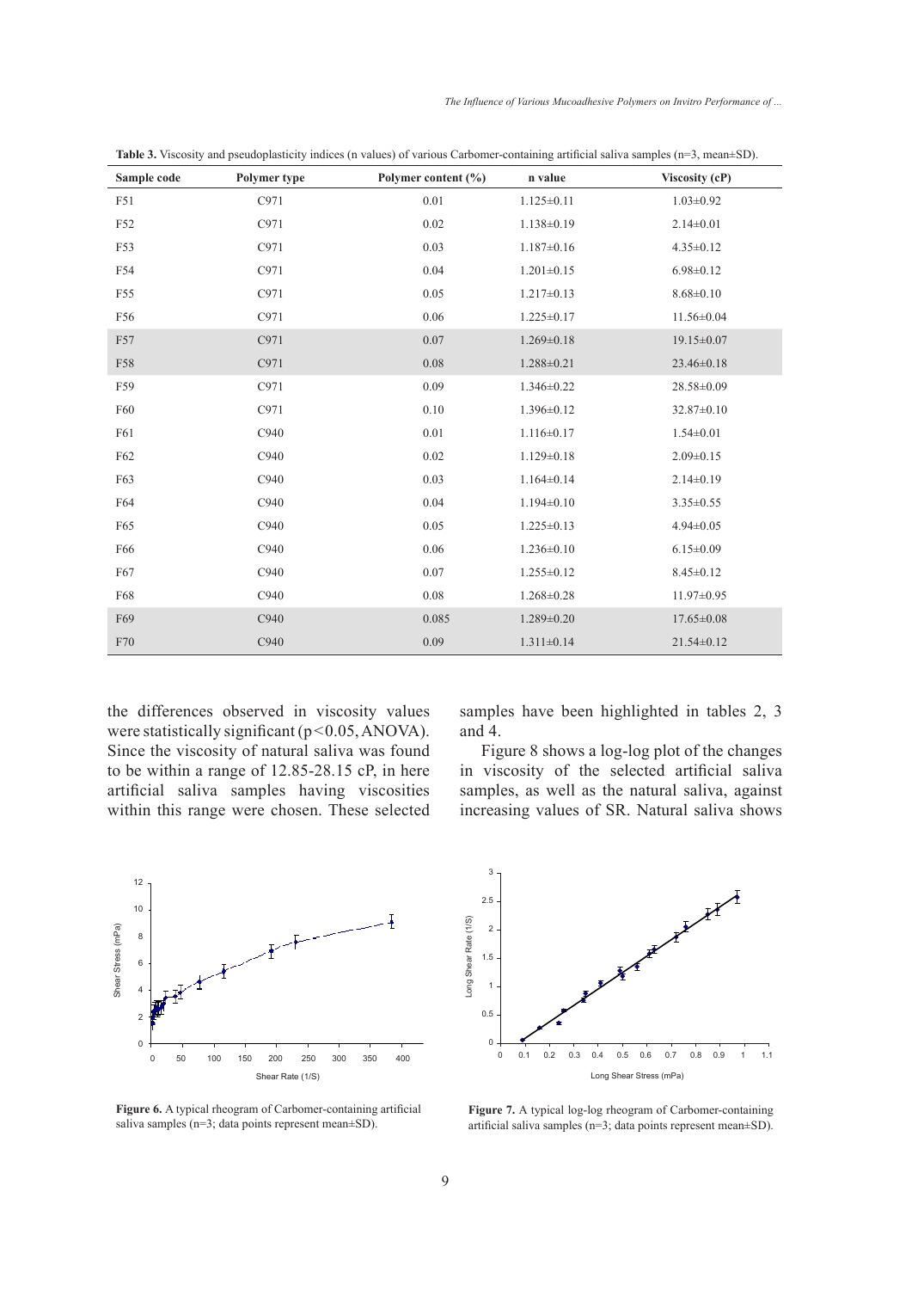| Sample code | Polymer type | Polymer content (%) | n value          | Viscosity (cP)   |
|-------------|--------------|---------------------|------------------|------------------|
| F51         | C971         | 0.01                | $1.125 \pm 0.11$ | $1.03 \pm 0.92$  |
| F52         | C971         | 0.02                | $1.138 \pm 0.19$ | $2.14 \pm 0.01$  |
| F53         | C971         | 0.03                | $1.187 \pm 0.16$ | $4.35 \pm 0.12$  |
| F54         | C971         | 0.04                | $1.201 \pm 0.15$ | $6.98 \pm 0.12$  |
| F55         | C971         | 0.05                | $1.217 \pm 0.13$ | $8.68 \pm 0.10$  |
| F56         | C971         | 0.06                | $1.225 \pm 0.17$ | $11.56 \pm 0.04$ |
| F57         | C971         | 0.07                | $1.269 \pm 0.18$ | $19.15 \pm 0.07$ |
| F58         | C971         | 0.08                | $1.288 \pm 0.21$ | $23.46 \pm 0.18$ |
| F59         | C971         | 0.09                | $1.346 \pm 0.22$ | 28.58±0.09       |
| F60         | C971         | 0.10                | $1.396 \pm 0.12$ | 32.87±0.10       |
| F61         | C940         | 0.01                | $1.116 \pm 0.17$ | $1.54 \pm 0.01$  |
| F62         | C940         | 0.02                | $1.129 \pm 0.18$ | $2.09 \pm 0.15$  |
| F63         | C940         | 0.03                | $1.164 \pm 0.14$ | $2.14\pm0.19$    |
| F64         | C940         | 0.04                | $1.194 \pm 0.10$ | $3.35 \pm 0.55$  |
| F65         | C940         | 0.05                | $1.225 \pm 0.13$ | $4.94 \pm 0.05$  |
| F66         | C940         | 0.06                | $1.236 \pm 0.10$ | $6.15 \pm 0.09$  |
| F67         | C940         | 0.07                | $1.255 \pm 0.12$ | $8.45 \pm 0.12$  |
| F68         | C940         | 0.08                | $1.268 \pm 0.28$ | $11.97 \pm 0.95$ |
| F69         | C940         | 0.085               | $1.289 \pm 0.20$ | $17.65 \pm 0.08$ |
| F70         | C940         | 0.09                | $1.311 \pm 0.14$ | $21.54 \pm 0.12$ |

**Table 4.** Viscosity and pseudoplasticity indices (n values) of various carbomer-containing artificial saliva samples (n=3, mean±SD).

a sharp slope, meaning that the viscosity is sharply falling. As a result, the natural saliva



**Figure 2.** Log-log plot of the changes in viscosity of the selected artificial saliva samples as well as the natural saliva against increasing values of SR (n=3).

would not be able to show a great resistance against removal and dislodgment. In contrast, all the selected polymer-containing artificial saliva samples showed a far less reduction in their viscosity values. This means that the artificial saliva samples are capable of remaining in contact with the buccal mucosa for a longer period of time, as a result of possessing a greater resistance to structural breakdown and displacement. Interestingly, the slopes of viscosity changes for the carbomers were steeper than the cellulosic polymers investigated. Hence, it is expected that the cellulosic polymers remain in contact with the buccal mucosa longer than carbomers.

## *Spray- ability*

All the selected polymer-containing artificial saliva samples were found to have good sprayability and a uniform distribution over the surface of a glass tile. However, the carbomer containing samples could be sprayed easier than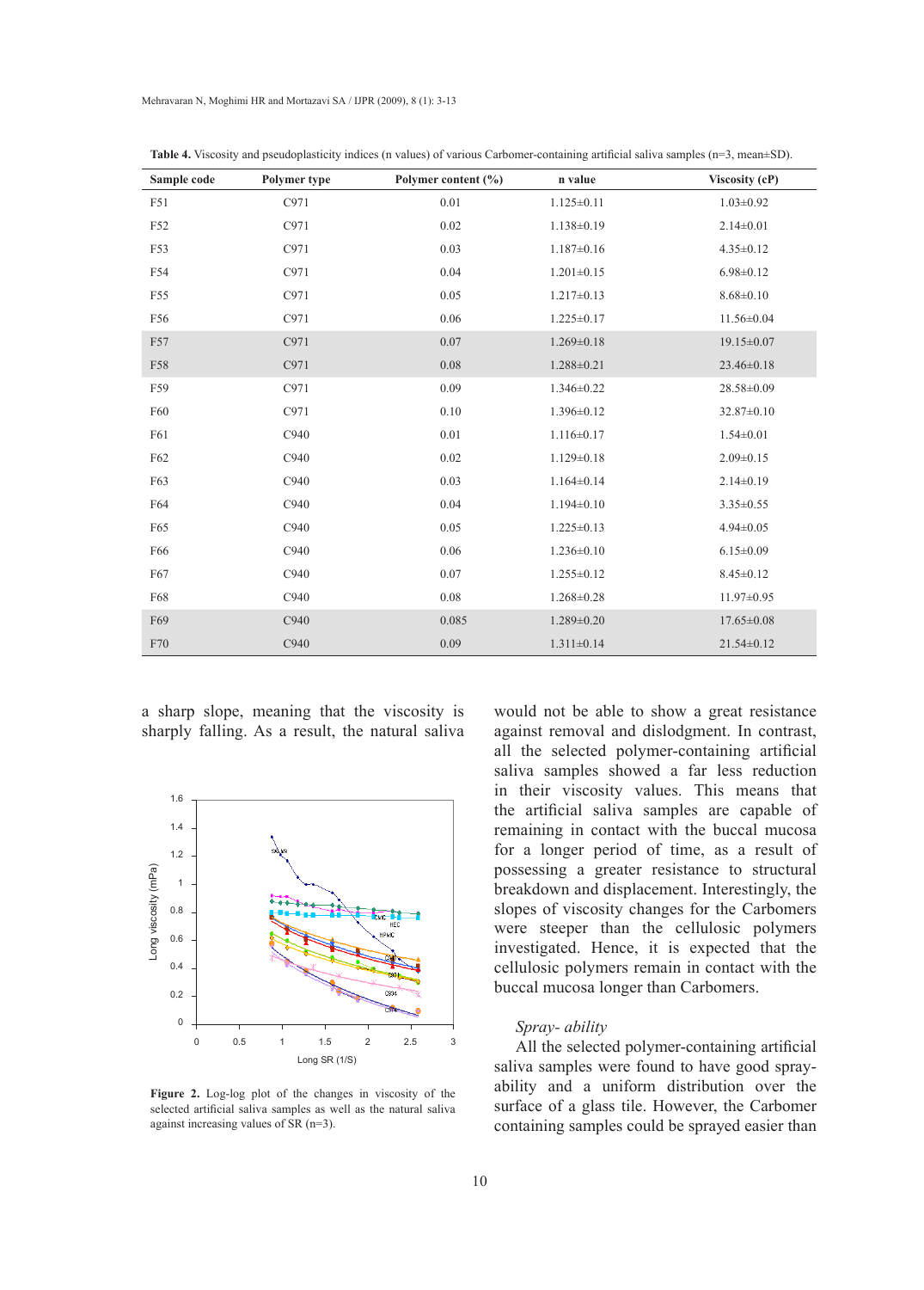*The Influence of Various Mucoadhesive Polymers on Invitro Performance of ...*

| Tuble of . mean I arrive sizes of the selected portiner comaning arrivear san ta samples, |              |                               |                                         |                 |                  |                 |
|-------------------------------------------------------------------------------------------|--------------|-------------------------------|-----------------------------------------|-----------------|------------------|-----------------|
| Sample code                                                                               | Polymer type | Number of<br>particle counted | Range of particles<br>counted $(\mu m)$ | Mean $(\mu m)$  | <b>Skewness</b>  | <b>Kurtosis</b> |
| F49                                                                                       | C974P        | 50                            | $0.45 - 1.20$                           | $0.87\pm0.29$   | $-0.58\pm0.32$   | $-0.78\pm 0.52$ |
| F58                                                                                       | C971         | 50                            | $0.10 - 2.50$                           | $1.25 \pm 0.64$ | $0.27 \pm 0.28$  | $0.56 \pm 0.66$ |
| F34                                                                                       | C934P        | 50                            | $0.68 - 1.53$                           | $1.16 \pm 0.02$ | $-0.52\pm0.33$   | $1.85 \pm 0.61$ |
| F69                                                                                       | C940         | 50                            | $0.90 - 1.26$                           | $1.15 \pm 0.12$ | $-1.36\pm0.30$   | $0.95 \pm 0.58$ |
| F1                                                                                        | <b>CMC</b>   | 50                            | 2.85-4.11                               | $3.58 \pm 0.50$ | $-0.44\pm 0.29$  | $-1.16\pm0.59$  |
| F12                                                                                       | <b>HPMC</b>  | 50                            | 1.38-2.56                               | $2.11 \pm 0.23$ | $-0.80 \pm 0.25$ | $1.44 \pm 0.60$ |
| F24                                                                                       | <b>HEC</b>   | 50                            | 3 3 3 - 4 2 5                           | $3.87\pm0.30$   | $-0.87\pm0.31$   | $0.16 \pm 0.62$ |

**Table 5.** Mean Particle sizes of the selected polymer-containing artificial saliva samples

the cellulosic polymer-containing samples. This would mean that all these samples could easily leave the container and spread over the buccal mucosa in a desirably uniform manner.

## *Particle size distribution*

Possession of a suitable mean particle size, with a narrow distribution, would help to improve the efficacy of any spray formulation. The results obtained from this part of the study have been shown in table 5. For the selected polymers, formulation F49 (C974P) had the smallest mean particle size among all the polymers investigated, which was also found to be statistically significant (p<0.05, ANOVA and Tukey post hoc test). In general, by increasing the concentration of polymer, as expected, the mean particle size also increased. For instance, C974P with concentration of 0.086% and a viscosity of 25.97±0.11 cP, resulted in a mean particle size of  $0.87 \pm 0.29$  µm.

Moreover, all the Carbomer-containing samples had a significantly  $(p<0.05, ANOVA)$  and Tukey post hoc test) smaller particle size than the cellulosic polymers. This complies with the spray-ability findings, in which the carbomercontaining samples could be spread easier. This means that, the resistance against break up into smaller particles is less in carbomer-containing samples. Hence, smaller particles could be to resulted after spraying.

The skewness and kurtosis of all the selected samples were reasonably good, meaning that the particle size distribution of the samples tested is narrow. Overall, the best skewness and kurtosis were found with formulations F49 and F58, which contained C974 and C971.

## *Mucoadhesion*

The mucoadhesive strengths of the samples examined have been shown in table 6. For the purpose of comparison, the mucoadhesive strength of natural saliva as well as the purified water have been included in this table.

Overall, C974P had the highest mucoadhesive strength among all the samples investigated,

Table 6. Mucoadhesive strength (MS) and mucoadhesivity ratios (MR<sub>sample/water</sub> and MR<sub>sample/saliva</sub>) of the selected polymer-containing artificial saliva samples investigated (n=3, mean±SD).

| Sample code    | Polymer type             | $MS$ (mN/cm <sup>2</sup> ) | <b>MR</b><br>sample/water | <b>MR</b><br>sample/saliva |
|----------------|--------------------------|----------------------------|---------------------------|----------------------------|
| F <sub>1</sub> | <b>CMC</b>               | $27.34 \pm 0.12$           | $1.12 \pm 0.43$           | $1.02 \pm 0.12$            |
| F12            | <b>HPMC</b>              | $34.03\pm0.24$             | $1.42 \pm 0.06$           | $1.26 \pm 0.51$            |
| F24            | <b>HEC</b>               | $26.45\pm0.14$             | $1.01 \pm 0.14$           | $0.95 \pm 0.06$            |
| F34            | C934P                    | $29.70 \pm 0.19$           | $1.22 \pm 0.34$           | $1.10\pm0.15$              |
| F49            | C974P                    | $34.84\pm0.21$             | $1.39 \pm 0.15$           | $1.19 \pm 0.12$            |
| F58            | C971                     | $23.10\pm0.09$             | $1.36 \pm 0.09$           | $0.86\pm0.16$              |
| F69            | C940                     | $27.84 \pm 0.25$           | $1.11 \pm 0.45$           | $0.86 \pm 0.06$            |
| Natural saliva | $\overline{\phantom{a}}$ | $19.13 \pm 0.09$           | $0.75 \pm 0.36$           | $1.00 \pm 0.0$             |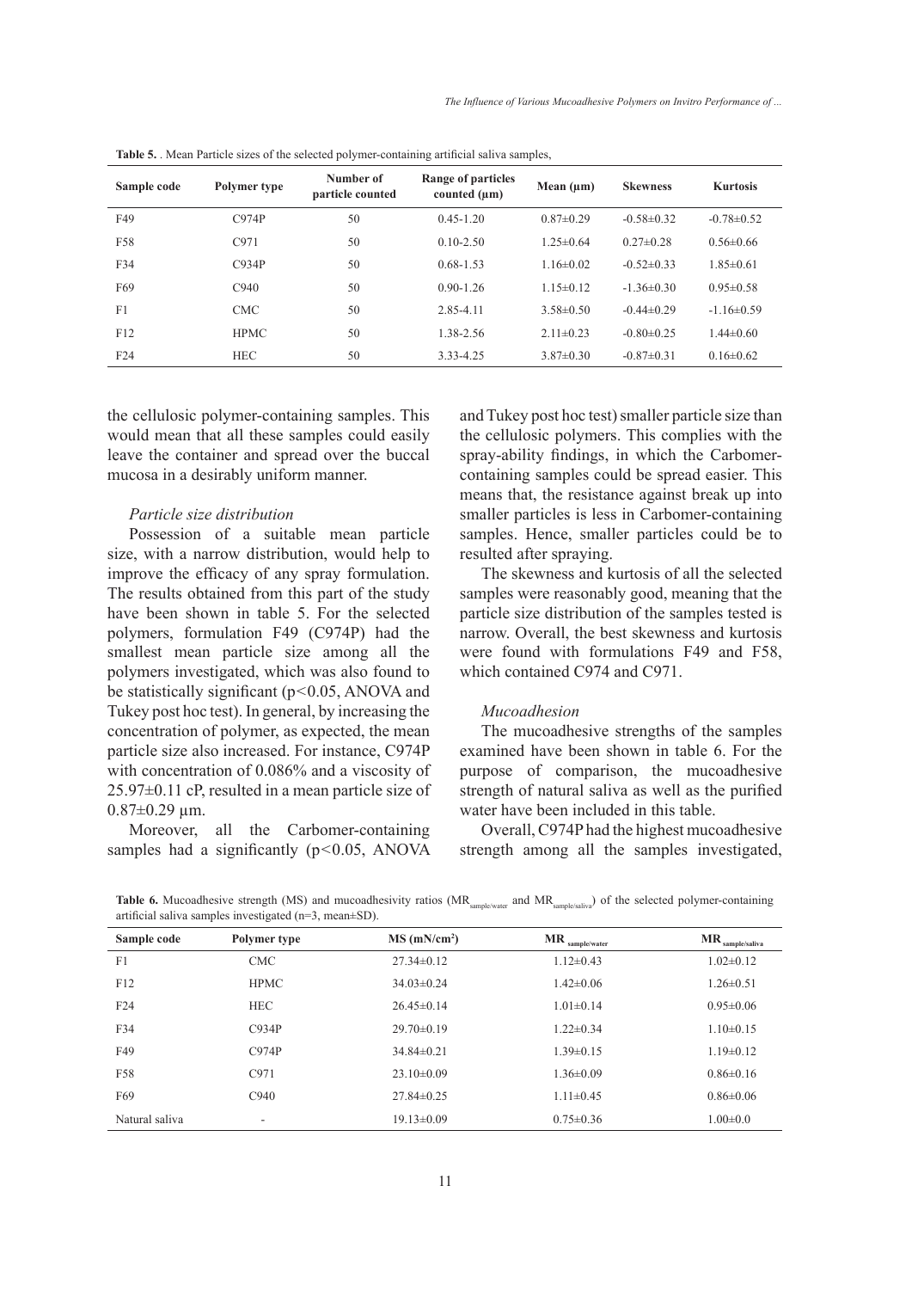being statistically significant  $(p<0.05, ANOVA)$ and Tukey post hoc test), having MR<sub>sample/saliva</sub> and MR sample/water values of 1.19 $\pm$ 0.12 and 1.39 $\pm$ 0.15 respectively. This means that the presence of C974P could increase the adhesive nature of the artificial saliva sample by 19%, compared to the natural saliva.

Hence, the presence of C974P could improve the adhesion of artificial saliva spray droplets on to the buccal mucosa, helping to keep them in place for a reasonable length of time. Moreover, C974P-containing artificial saliva samples could adhere stronger to the mucosal surface than the natural saliva. Following C974P, HPMC had the second highest mucoadhesive strength (MS).this was then followed by C934P, C940, CMC and HEC. The least mucoadhesive strength was found for C971. In addition, the carbomer-containing polymers were found to have stronger mucoadhesive strengths, as well as  $MR_{\text{sample/saliva}}$  and  $MR_{\text{sample/water}}$  values than the cellulosic polymers CMC and HEC. Finally, all the polymers examined were capable of improving the mucoadhesive strength, when compared to the natural saliva (i.e. all the mucoadhesive polymers examined could help to keep the artificial saliva spray droplets in contact with the mucosal surface longer than the natural saliva, providing a greater efficacy and substantivity).

## **Conclusion**

Based on this study, it seems that the presence of mucoadhesive polymers within the artificial saliva pump spray formulations could help to improve the mucosa-adhesive nature of the formulation, making it even more effective than the natural saliva. These polymers could also produce a pseudoplastic rheological behavior within the formulation, which is similar to the natural saliva. This type of rheological behavior also helps to keep the artificial saliva spray formulation in contact with the mucosal surface longer than the natural saliva. Furthermore, it provides a greater resistance against dislodgement. In fact, among all the polymers examined, C974P seems to be the most suitable polymer for the purpose of preparing artificial saliva pump spray formulations.

#### **References**

- Edgar WM and O'Mullane DM. *Saliva and Oral*  (1) *Health*. 2nd ed. British Dental Association, London (1996) 52-63
- (2) Robinson LB and Joseph R. Preclinical Assessment of oral mucosal drug delivery systems. In: Bing L and Robinson R. (eds.) *Drug Delivery to the Oral Cavity, Drugs and the Pharmaceutical Science.* 2nd ed. Toylor & Francis, New York (2005) 78-135
- Guyton AC and Hall JE. *Textbook of Medical*  (3) Physiology. 10<sup>th</sup> Ed., WB Saunders, Pennsylvania (2000) 815-19
- (4) Sjögren's Syndrome Overview. (2004). Available from: http://mayoclinic.com
- Mouth. (2007). Available from: http://jada.Ada.org  $(5)$  Drv
- $(6)$  Dry Mouth Treatment.  $(2006)$ . Available from: www.clevelandclinic.org/health
- (7) Davies AN, Daniels C, Pugh R and Sharma K. A comparison of artificial saliva and pilocarpine in the management of xerostomia in patients with advanced cancer. *Palliat. Med.* (1999) 13: 81-83
- (8) Morrow, Robert M, Kuebker, McGinity, James W. Oral lubricant for athletic mouth protector., United States Patent No: 4,537,689 (1985)
- Shibasaki KI, Hiroshi O and Shouichi H. *Artificial*  (9) *Saliva Composition*. United States Patent, no. 4,879,281 (1989)
- (10) Turgeon JA. Saliva Substitute. United States Patent, no. 5,541,165 (1996)
- (11) Cilurzo F, Selmin F, Minghett P, Gennar S, Demartin F and Montanar L. Characterization and physical stability of fast-dissolving microparticles containing nifedipine. *Eur. J. Pharm. Biopharm.* (2008) 68: 579-588
- Chayed S and Winnik FM. *In vitro* evaluation of the (12) mucoadhesive properties of polysaccharide-based nanoparticulate oral drug delivery systems. *Eur. J. Pharm. Biopharm.* (2007) 65: 363-370
- (13) Grabovac V, Guggi D and Bernkop-Schnürch A. Comparison of the mucoadhesive properties of various polymers. *Adv. Drug Del. Rev.* (2005) 57: 1713-23
- (14) Bernkop-Schnürch A. Mucoadhesive systems in oral drug delivery. *Drug Discovery Today* (2005) 2: 83-87
- (15) Amerogen VN, Arie G and Veerman A. Therapeutic Composition for Replacing and/or Supplementing Body Fluids. United States Patent, no. PCT/NL95/00046 (1995)
- Fefelova NA, Nurkeeva ZS, Mun Grigoriy A and (16) Vitaliy V. Mucoadhesive interactions of amphiphilic cationic copolymers based on (2-(methacryloyloxy) ethyl)trimethylammonium chloride. *Eur. J. Pharm. Biopharm.* (2007) 339: 25-32
- Mortazavi SA and Smart JD. An*in-vitro* method for (17) assessing the duration of mucoadhesion. *J. Control.*